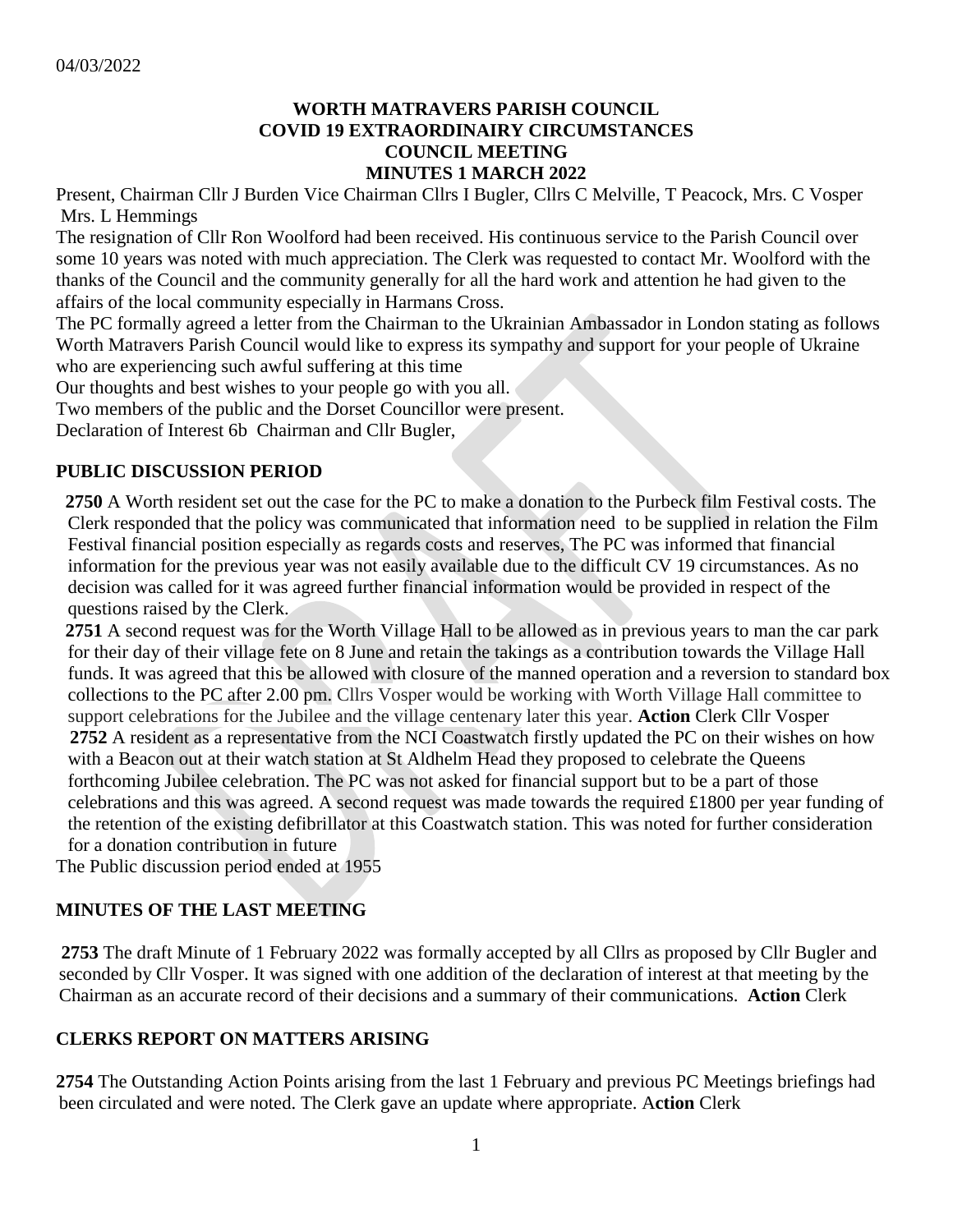#### 04/03/2022

**2755** The Clerk was pleased to report the payment the long outstanding August 2021 £1907 invoice to SSE in respect of the damage caused to the CCTV connections in WMCP had now reportedly been received

## **DORSET COUNCIL ITEM**

#### **No items were raised**

### **CORRESPONDENCE**

 **2756** Support from a local resident was given to the concern expressed at the last meeting by Cllr Vosper regarding speeding along the B3069.especially adjacent to Gallows Gore cottages. The resident reported from his regular dog walks along this section that is common to see cars doing what many would consider an unsafe speed along this road especially as workers arrive at the quarries for 7.30 and depart at 4.30 pm. **2757** The Clerk responded that Cllr Vosper's complaint had already been filed with the Police without response to date and he would as requested notify the Quarry managers to seek their assistance regarding complaints received about excessive speeds by their own and workers vehicles. **Action** Clerk **2758** The resident also reported concerns following a major coastguard incident at Chapmans Pool a few weeks ago. A couple of walkers from Poole had got stuck in the mud as they followed the newly installed public footpath signs that clearly direct people down to Chapmans Pool beach via the path adjacent to the stream and directly onto the most dangerous mud flow. He had helped release one of the walkers before calling the coastguard. He considered the new footpath signs wholly inappropriate at this time of the year, when that footpath is to all practical purposes unusable. It was agreed that a number of these issues lie wholly with Dorset Council Highways and the Clerk would formally raise them with the appropriate officer. **Action** Clerk **2759** The PC also noted his concerns about peak parking and lack of off street capacity causing obstruction in the WM village area especially when the DC and PC car parks were full. It was agreed the PC car park

## **HIGHWAY MATTERS**

**2760** The PC considered the Government consultation on the Glover Landscapes Review–and a specific representation from Green Lanes Environmental Action group to end recreational use of green lanes by recreational vehicles essentially motor cycles and 4 X 4's. and an opportunity to stop 'off-roading' in the Areas of Outstanding Natural Beauty. Cllrs had some concerns about impeding legitimate vehicle use of these Green Lanes ( none of which are in WM parish) and foresaw some issues about differentiating essential farm access an d other legitimate frontager vehicles from outsiders in recreational vehicles. The Clerk reported on the number of recommendations in this Glover Review which could be dealt with on reflection at the next meeting as the end date for consultation was the 9 April 2022.

extension would if the surface was suitable be generally available at all peak demand times **Action** Clerk

**2761** The Clerk reported on recent issues raised with him in London Row where a new occupant had incorrectly claimed the off surface area opposite adjacent to Happy Cottage used cooperatively in the past by all London Row frontagers for loading and unloading was part of his demise. The Clerk confirmed this land was not registered to that property indeed was outstanding action for registration to the Parish Council. It was still officially part of the public highway on which summertime restrictions prevent any all daytime parking. If vehicles such as the large Range Rover currently present and the boat trailer continue to occupy this space as a permanent parking place action will be taken to seek parking enforcement action to remove them.. **2762** The Clerk brought to the attention of all Cllrs the pending road closure on the 7/8<sup>th</sup> March of the back road to Studland from Corfe Castle